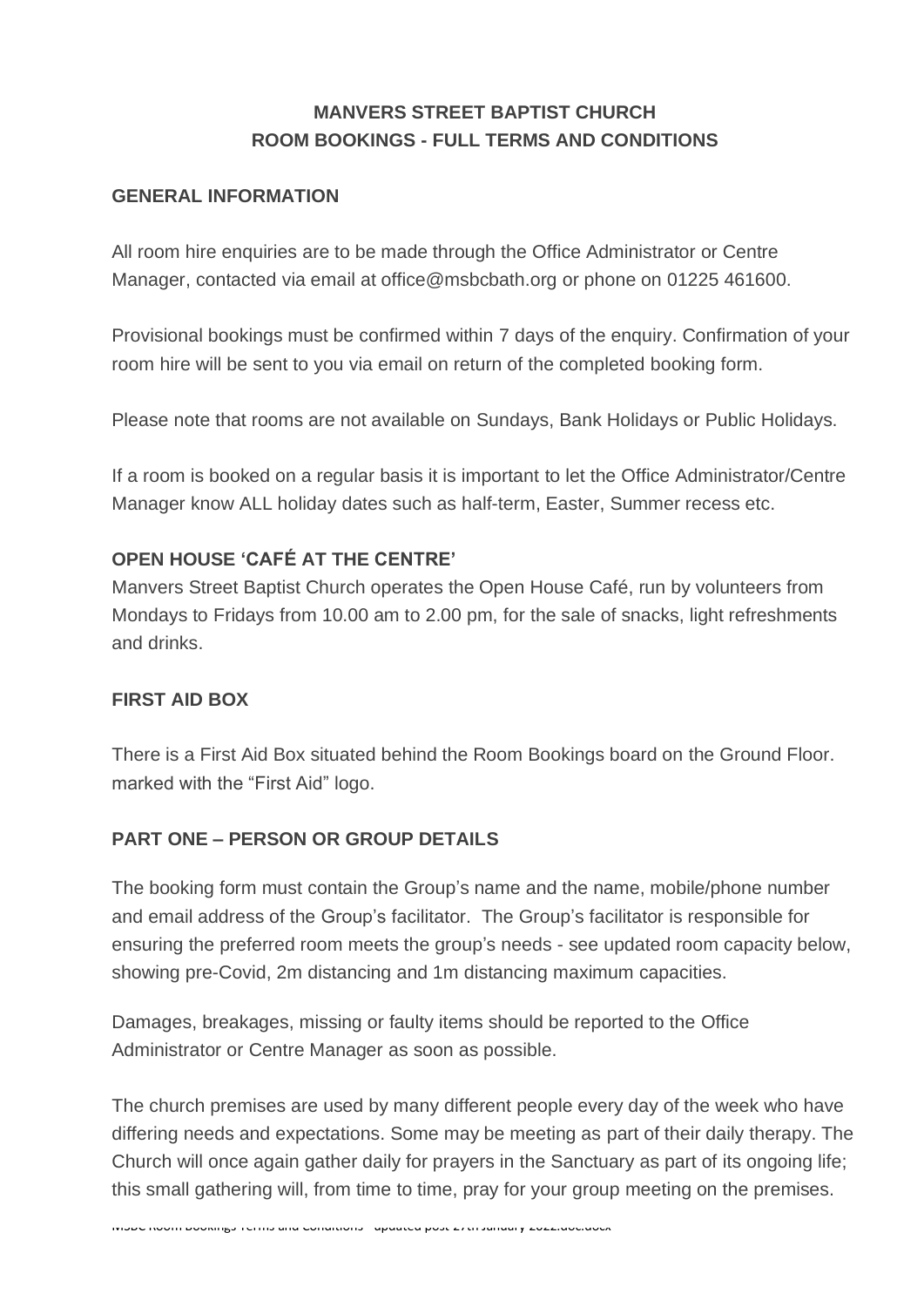### **PART TWO – ROOM DETAILS**

Please read the Room Capacity information below to help you decide which room is the appropriate size to book for your group. Please contact the Office Administrator (office@msbcbath.org) or Centre Manager (manager@msbcbath.org) to arrange a site visit if necessary.

### **BASEMENT:**

Ladies, Gents and Disabled toilets. There is a baby changing facility in the disabled toilet. There is ramped access for buggies and wheelchairs.

| Somerset Room  | 100 seats (full capacity 167)     |
|----------------|-----------------------------------|
|                | 2m distancing – maximum 30 people |
|                | 1m distancing – maximum 80 people |
| Southgate Room | 32 seats (full capacity 32)       |
|                | 2m distancing – maximum 6 people  |
|                | 1m distancing – maximum 16 people |
| Milsom Room    | 60 seats (full capacity 68)       |
|                | 2m distancing – maximum 16 people |
|                | 1m distancing – maximum 36 people |
|                | Piano – curtains for blackout     |

Kitchen (to be reviewed Easter 2022)

MSBC prefers groups to obtain refreshments from the Café **(open Monday – Friday 10am-2pm).** However, for groups meeting outside these hours to assist MSBC continue to be a Covid secure building, **NO MORE THAN THREE people can use the kitchen at one time. Please note** MSBC will provide hot water ONLY as all crockery and cutlery will NOT be accessible. Therefore groups **MUST** bring their own single-use equipment (disposal cups, stirrers/teaspoons etc) and dispose of them in the waste bins provided.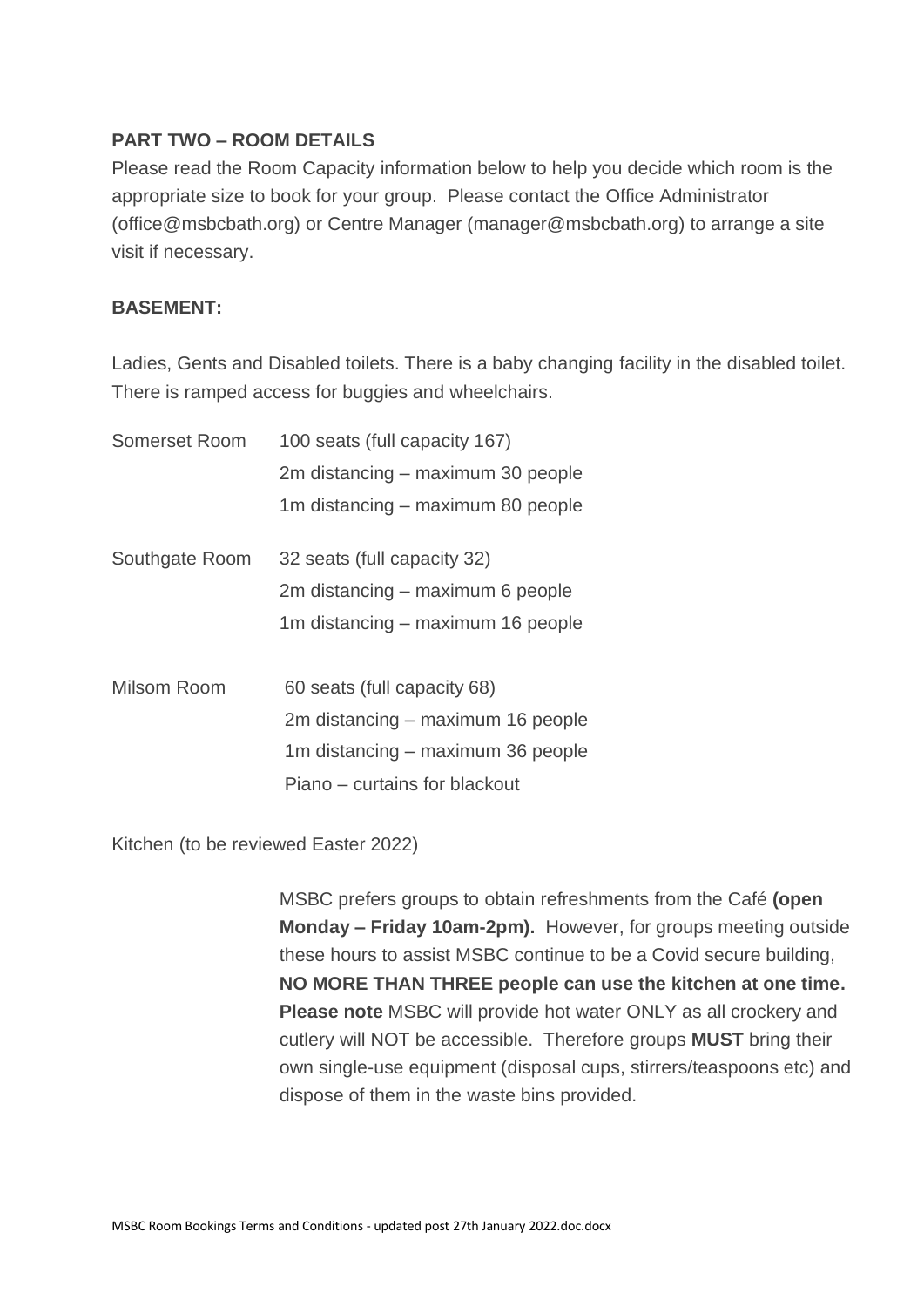#### **GROUND FLOOR:**

Ladies, Gents and Disabled toilets. There is a baby changing facility in the disabled toilet. There is ramped access for buggies and wheelchairs

| <b>Pulteney Room</b> | 34 seats (41 capacity)                                              |
|----------------------|---------------------------------------------------------------------|
|                      | 2m distancing – maximum 8 people                                    |
|                      | 1m distancing – maximum 20 people                                   |
|                      | Piano. Curtain for room "blackout"                                  |
| Coffee Lounge        | Only available when the café is not in operation.                   |
|                      | 30 seats (60 capacity)                                              |
|                      | 2m distancing – maximum 15 people                                   |
|                      | 1m distancing - maximum 21 people                                   |
| Sanctuary            | This is the Church's centre for worship. Occasionally your bookings |
|                      | may have to be cancelled or rescheduled (if possible) for church    |
|                      | events.                                                             |
|                      | 212 (pews)                                                          |
|                      | 2m distancing – maximum 40 people                                   |
|                      | 1m distancing – maximum 88 people                                   |

**TOP FLOOR:** unsuitable for those unable to climb steps.

Unisex Toilet

| Widcombe Room | 15 seats (25 capacity)            |
|---------------|-----------------------------------|
|               | 2m distancing – maximum 4 people  |
|               | 1m distancing – maximum 12 people |

Lyncombe Room 4 seats (11 capacity) 2m distancing – maximum 4 people 1m distancing – maximum 6 people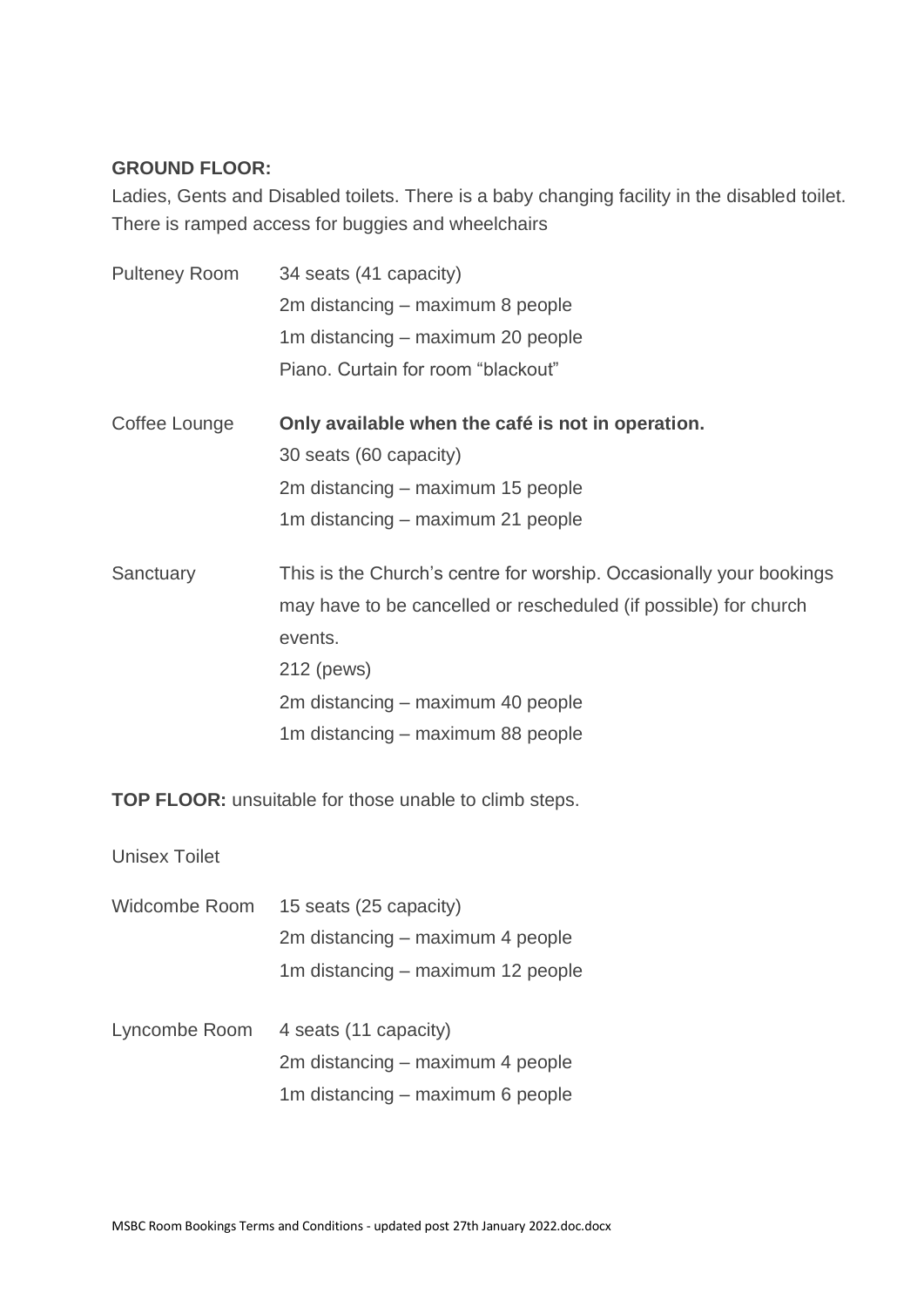## **PART THREE – ADDITIONAL REQUIREMENTS**

The Church has various items of equipment that can be used by groups. These are detailed on the booking form and must be requested at the time of booking. They are subject to availability (another group may have previously requested them or they may be required by the Church). A small covering charge is made for these items and room hirer/users MUST wipe down all equipment used with the cleaning materials provided.

You may bring your own equipment into the rooms. No surcharge will be made for bringing your own equipment and we accept no responsibility for loss or damage however this may happen.

The Church has a Lost Property box. No responsibility can be taken for lost articles. After one month unclaimed property is donated to charity.

### **PART FOUR – BOOKING CONFIRMATION**

On the Booking Form you will be asked to sign a declaration on behalf of your group. It is your responsibility to ensure that your group and its leader is aware of the following Conditions and Fire Procedures.

### **PART FIVE – CONDITIONS**

The person making the booking is responsible for making good any damage sustained to Church property.

Responsibility for the movement of furniture must be taken by the room hirer and care must be taken not to scratch the floor by dragging the furniture or equipment.

### **When using any of the rooms, the following points are to be noted:**

Do not exceed the maximum number of people for the room in accordance with the fire regulations' capacities listed above.

Each group must tidy the room after use, returning any moved furniture to its original place.

Dispose of all rubbish in the appropriate section of the pedal bin provided.

Ensure all windows are closed and lights are switched off.

If you have turned off radiators, ensure that they are turned back on.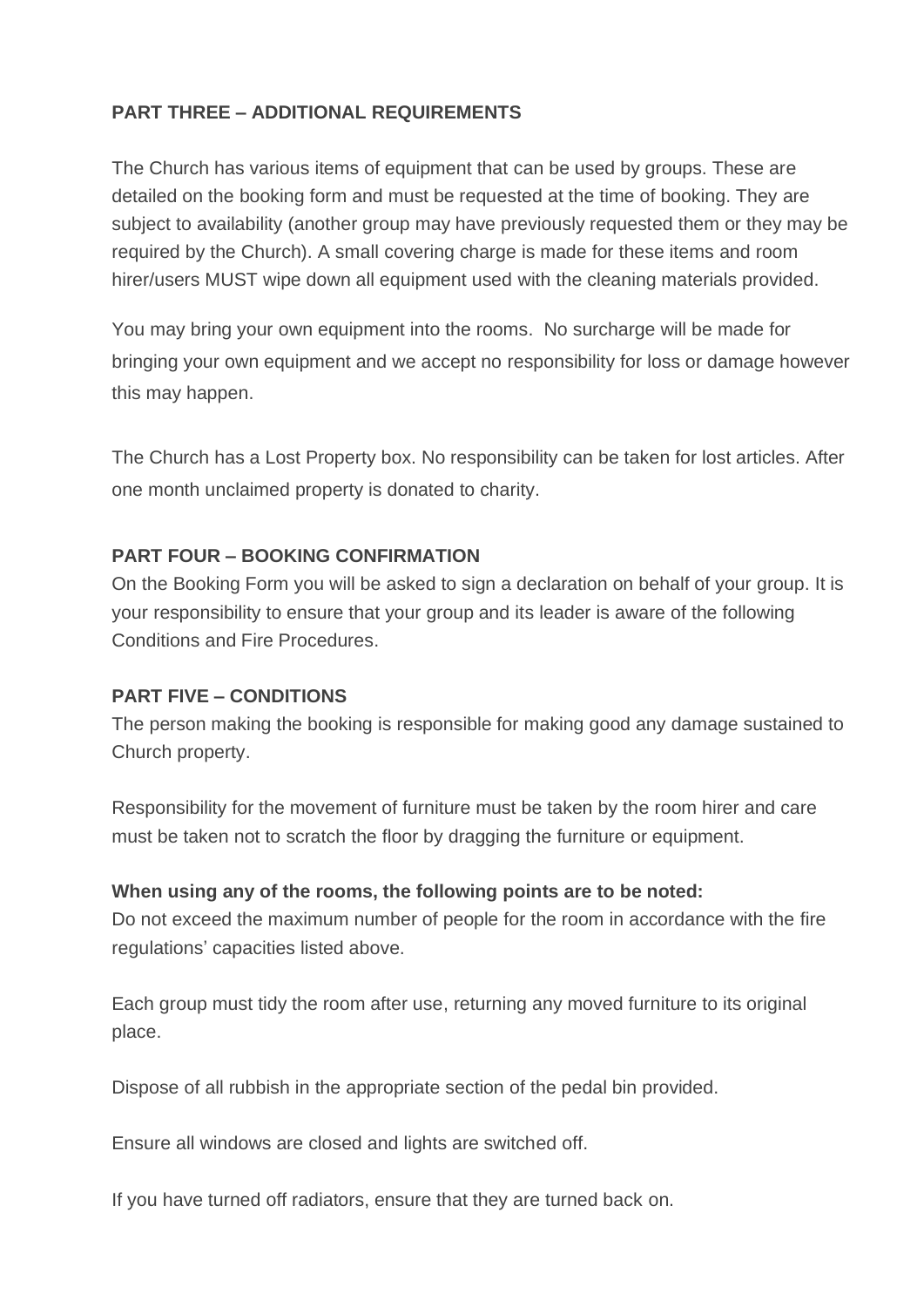It is important that you tell the Office Administrator or Centre Manager the exact time that you will require the room. A small amount of time will be allowed for setting-up and clearing–up, for which you will not be charged.

Room hirer/users are encouraged to wipe down all furniture using the cleaning materials provided and placing used materials in the pedal bin provided.

There is a NO SMOKING policy throughout the premises.

No alcohol is permitted to be consumed or brought onto the premises.

The Church premises are used by many different groups. Each group must be responsible for its own equipment and possessions. The Church cannot be responsible for lost or stolen items however this occurs.

The Church DOES NOT PROVIDE parking facilities for groups. Those who need to park on an occasional basis may apply for a daily visitor's pass to display on their windscreen. A fee of up to £8 per day or session will be required. The issue of a pass is at the discretion of the Church and does not confer the right to a parking space.

A Ten minute 'grace' period is allowed for setting down/picking up individuals or equipment.

There are two public car parks nearby. Please do not use private parking, such as Royal Hotel, adjacent to the church. Please be aware that unlawful parking in private areas may cause you unnecessary problems including the possibility of your car receiving a penalty notice by a third-party company that monitors the car park.

The Church accepts no responsibility for injury or loss to person or property arising from use of the Church premises unless such injury or loss arises as a result of the Church's responsibility for health and safety. The group leader will keep the Church indemnified against any claims for which the Church is not responsible.

Closed Circuit Television cameras (CCTV) are in use in the building. These are for the safety and security of staff and room users. Recordings are NOT retained except when it might be necessary to follow up on a specific incident.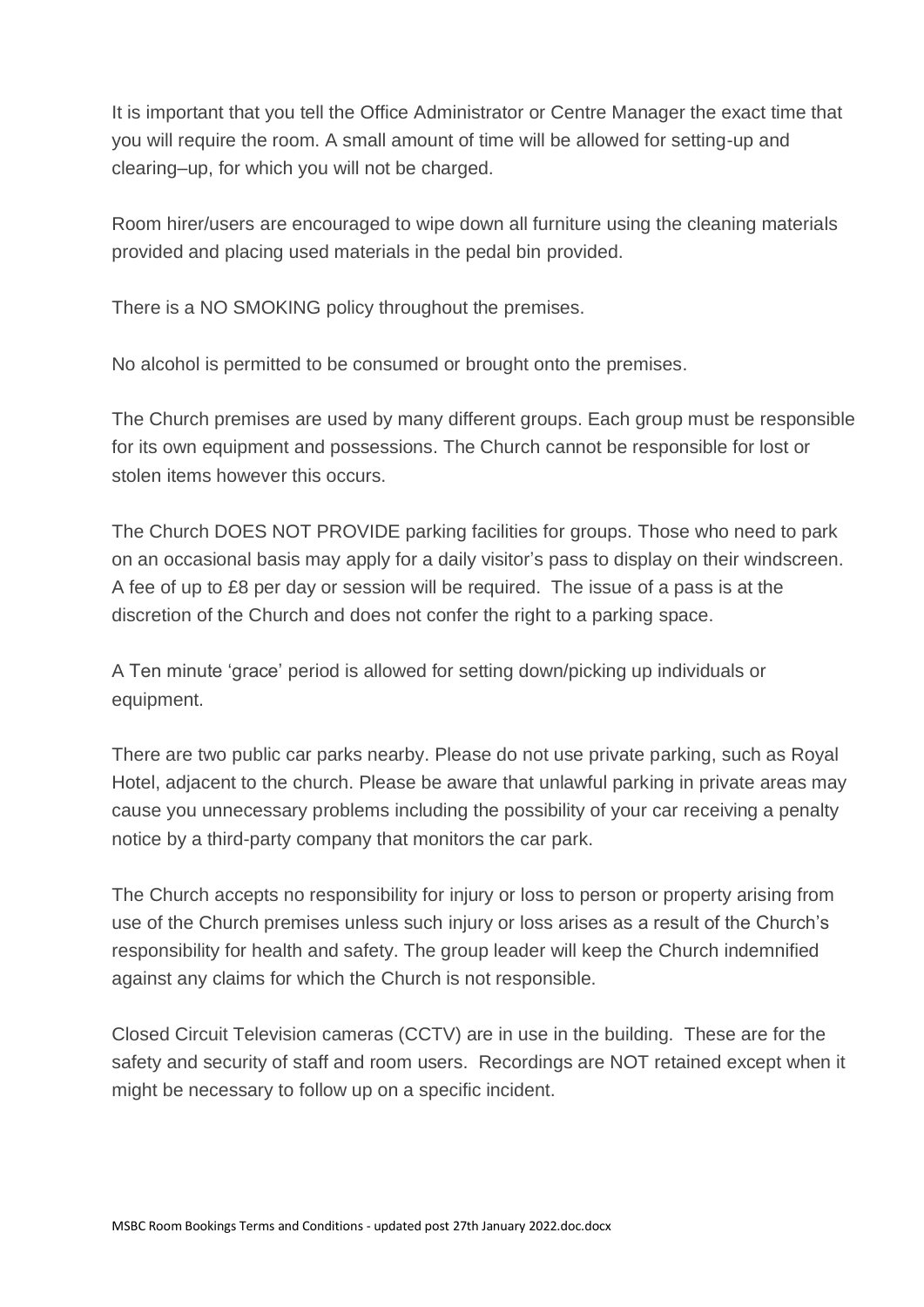### **HIRING CHARGES AND PAYMENTS**

The Church reserves the right to alter these charges at any time. Room charges include the standard heating and lighting provided, with any additional requirements subject to a surcharge.

Prompt payment of charges would be appreciated. Payment should be made by electronic transfer or cheque.

Cheques should be made payable to: MANVERS STREET BAPTIST CHURCH

and sent to : Centre Administrator Manvers Street Baptist Church Manvers Street **Bath** BA1 1JW

Or put through the letter box of the Centre Administrator's office (clearly marked ROOM LETTINGS, with the Group Name, date and amount paid).

**You will be charged in full if you do not give 24 hours' notice of any cancellations (office@msbcbath.org)**.

### **FIRE ALARM SYSTEM AND PROCEDURES**

An automatic fire alarm system has been installed throughout the Open House Centre. Julian House and Off the Record have their own dedicated fire alarm systems.

Throughout the Open House Centre there are smoke and heat detectors that will trigger the alarm system when the presence of smoke or heat is detected. There are Call Points (coloured red) situated at all emergency exit routes. Adjacent to these Call Points are the procedures you should take if you discover a fire or if you hear the fire alarm, which is a continuous sounding bell.

The following notes amplify the Call Point instructions:

If you discover a fire, sound the fire alarm by pressing the black dot in the window of the nearest red Call Point.